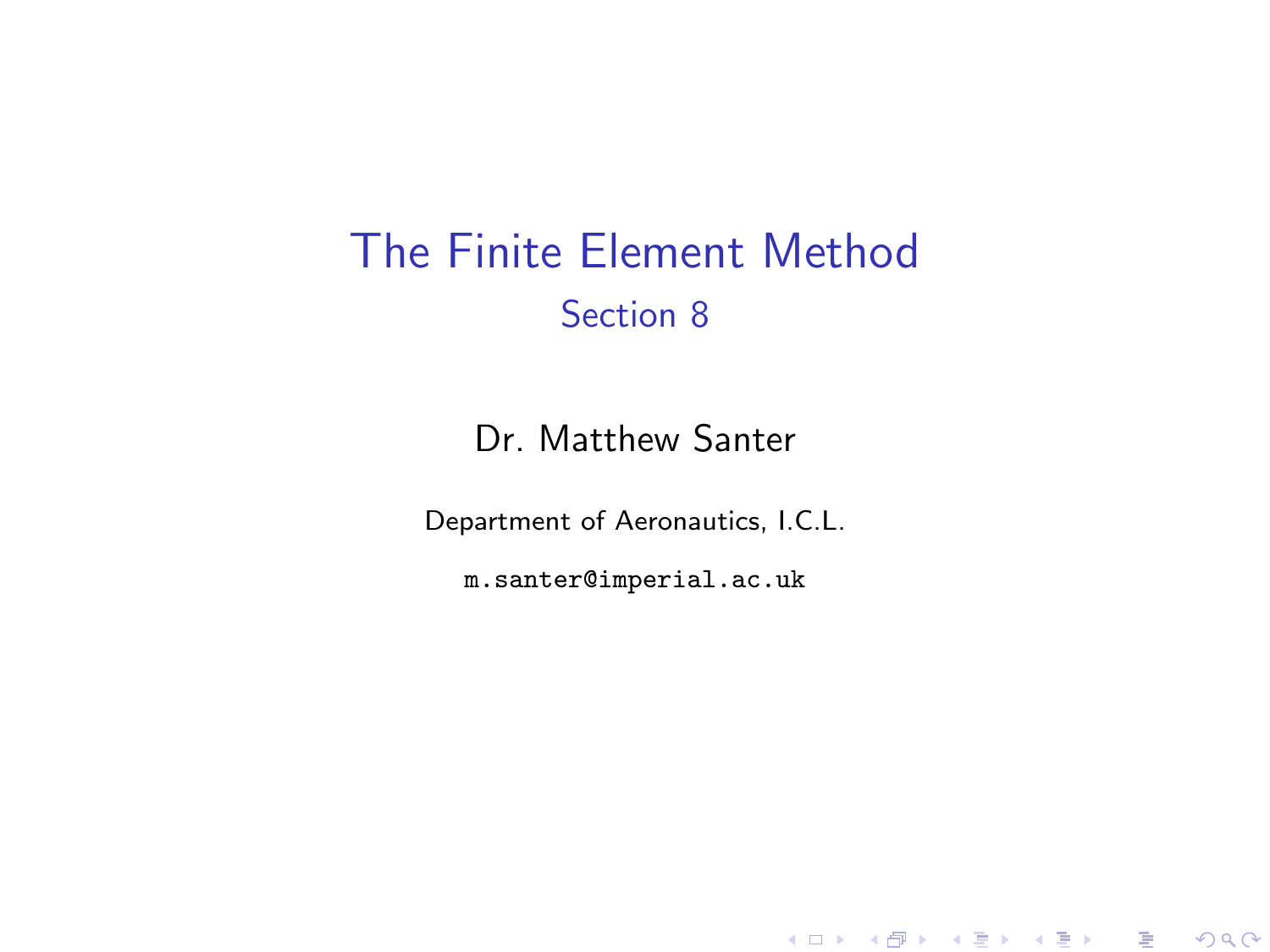# Section Objectives

In this section we illustrate how the finite element method may be used to tackle problems which vary in the temporal in addition to the spatial domain. Although we will focus on a 1-D implementation, the same techniques are readily extended to problems in additional spatial dimensions.

In this section we will:

- Use the finite element method to approximate a 1-D parabolic PDE: the 1-D Heat Equation
- Illustrate (yet again) the  $(S) \rightarrow (W) \rightarrow (G) \rightarrow (M)$  process
- Propose a possible family of solution algorithms

KONKAPIK KENYEN E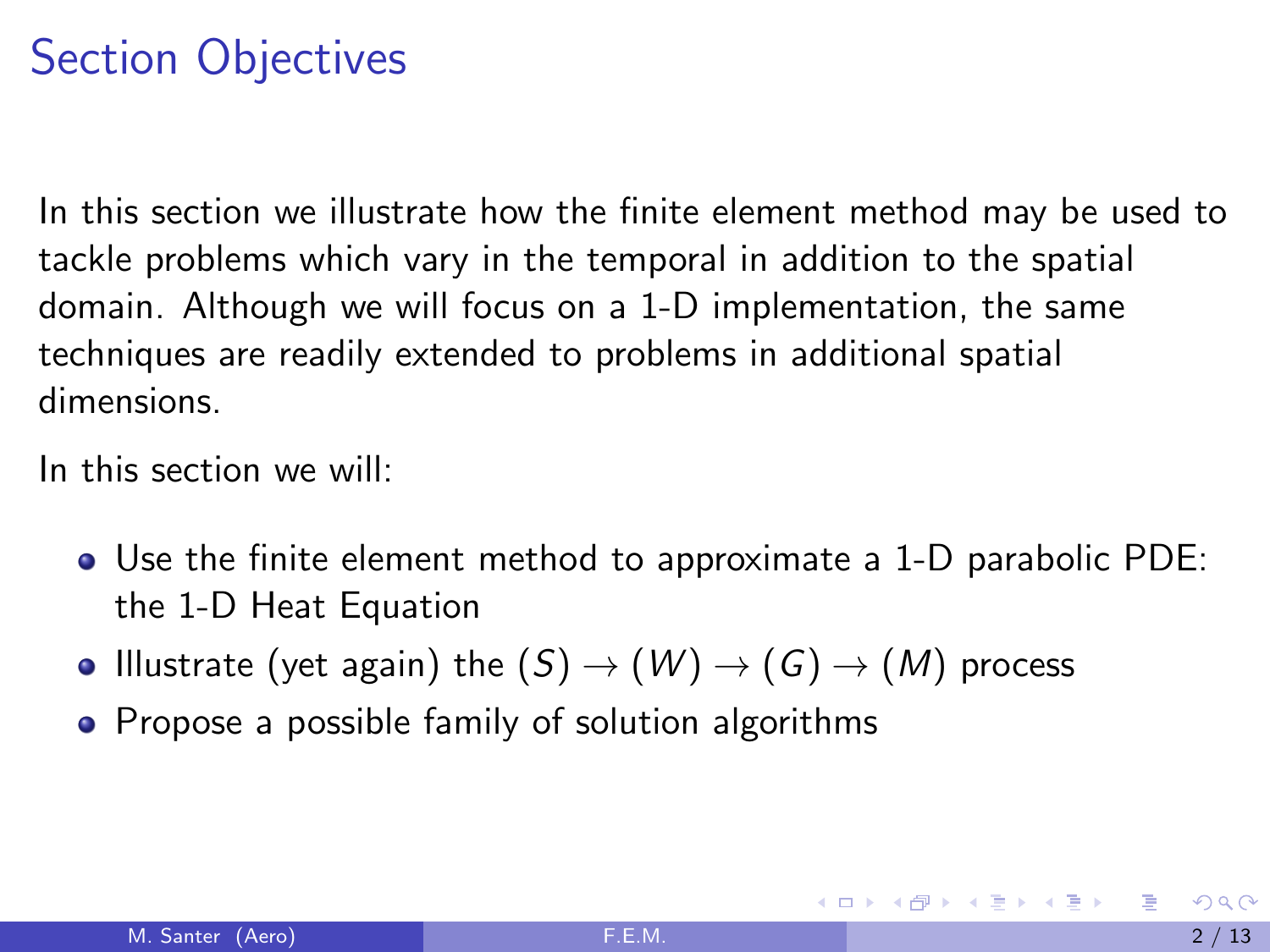# Preliminaries

The example problem which we will use to illustrate this is the parabolic heat equation. This equation is derived from Fourier's Law (which was introduced when we considered the linear heat conduction problem) and the principle of conservation of energy.

We define

 $q_i = -\kappa_{ii}u_j$  (Cartesian components of the heat flux vector)  $u(\mathbf{x},t)$  (temperature)  $\kappa_{ii}(\mathbf{x})$  (conductivity)  $\rho$  (density) c (heat capacity)

イタト イミト イミト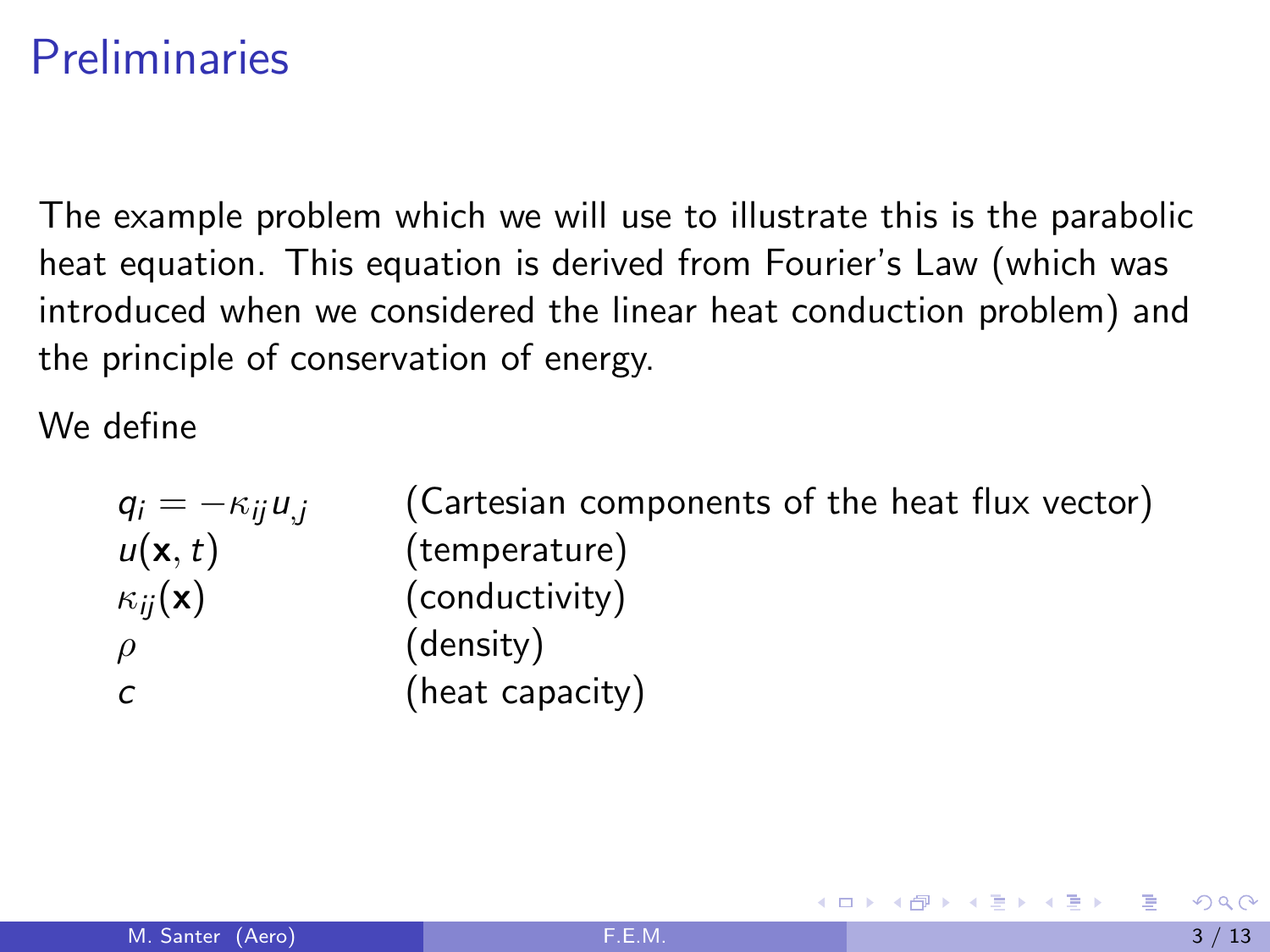## Strong Form of the Heat Equation

The strong form (S) of the heat equation is expressed as

$$
\rho c u_{,t} + q_{i,i} = 1 \quad \text{on} \quad \Omega \times ]0, T[
$$
\n
$$
\begin{array}{ll}\n u = g & \text{on} \quad \Gamma_g \times ]0, T[ \\
-q_i n_i = h & \text{on} \quad \Gamma_h \times ]0, T[ \\
u(\mathbf{x}, 0) = u_0(\mathbf{x}) & \mathbf{x} \in \Omega\n \end{array} \quad \text{(Neumann)}
$$

where  $u_t$  denotes the derivative of u with respect to time.

As before, the first step is to convert this strong form to a weak integral form.

\* す唐 ト す唐 ト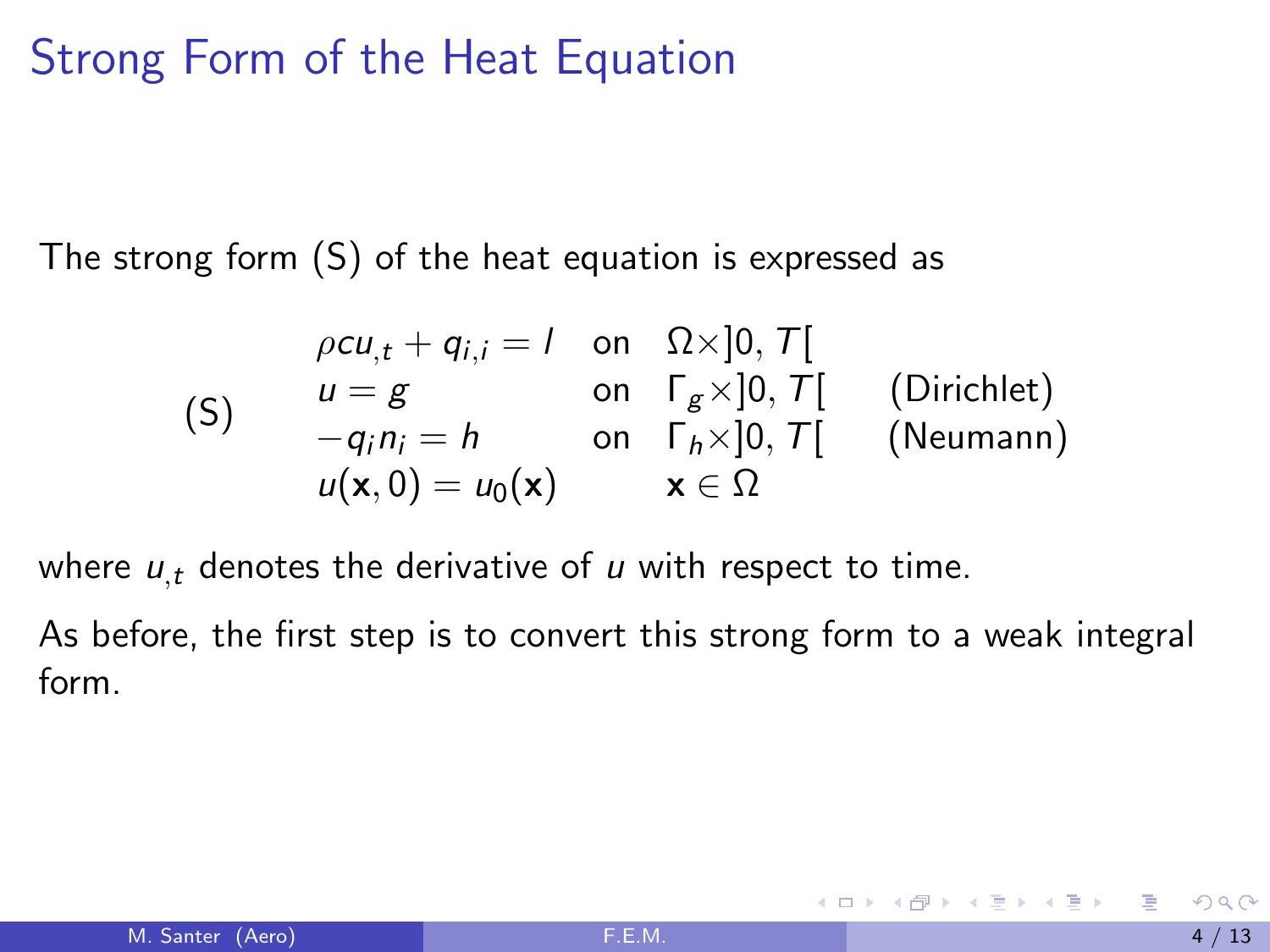## Weak Form of the Heat Equation

As before  $V$  is the space of weighting functions which do not depend on time.

The space of trial solutions  $S$  is, however, a function of time

$$
\mathcal{S} = \left\{ u(\cdot, t) | u(\mathbf{x}, t) = g(\mathbf{x}, t), \ \mathbf{x} \in \Gamma_g, \ u(\cdot, t) \in H^1(\Omega) \right\}
$$

#### Visualizer

Show that the weak form of the heat equation is For  $u(\mathbf{x},t) = g(\mathbf{x},t)$ ,  $\mathbf{x} \in \Gamma_{\mathcal{G}}$ (W)  $(w, \rho c \dot{u}) + a(w, u) = (w, l) + (w, h)$ <sub>Γ</sub> in which

$$
(w, \rho cu(0)) = (w, \rho cu_0)
$$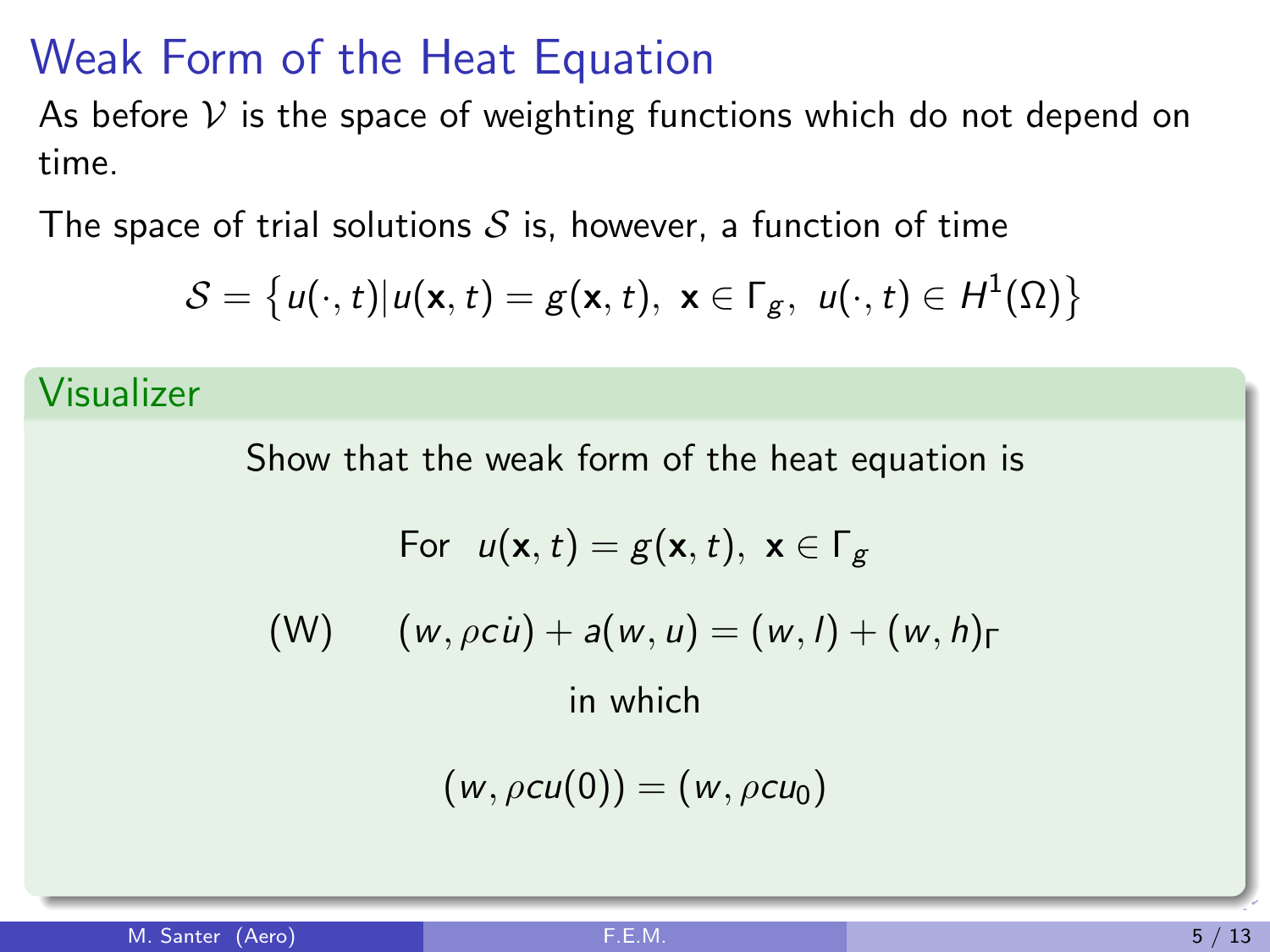## Galerkin Form of the Heat Equation

We discretize  $\mathcal V$  to  $\mathcal V^h$  and  $\mathcal S$  to  $\mathcal S^h.$   $\mathcal V^h$  has individual members  $\mathsf v^h$ i.e.  $\mathsf{v}^{\mathsf{h}}(t) \in \mathcal{V}^{\mathsf{h}}$ .  $\mathcal{S}^{\mathsf{h}}$  has individual members  $u^{\mathsf{h}}$  which permit the decomposition into  $u^h = \mathsf{v}^h + \mathsf{g}^h$ , and consequently  $\dot{u}^h = \dot{\mathsf{v}}^h + \dot{\mathsf{g}}^h$ . The temperature boundary conditions are satisfied by  $\boldsymbol{g}^h(t)$ . More fully

$$
u^h(\mathbf{x},t)=v^h(\mathbf{x},t)+g^h(\mathbf{x},t)
$$

We are now in a position to obtain the Galerkin form of the heat equation as

(G) 
$$
(w^h, \rho c \dot{v}^h) + a(w^h, v^h) = (w^h, l) + (w^h, h)_{\Gamma} - (w^h, \rho c \dot{g}^h) - a(w^h, g^h)
$$

subject to

$$
(w^h, \rho c v^h(0)) = (w^h, \rho c u_0) - (w^h, \rho c g^h)
$$

This is a semi-discrete equation as time is left continuous.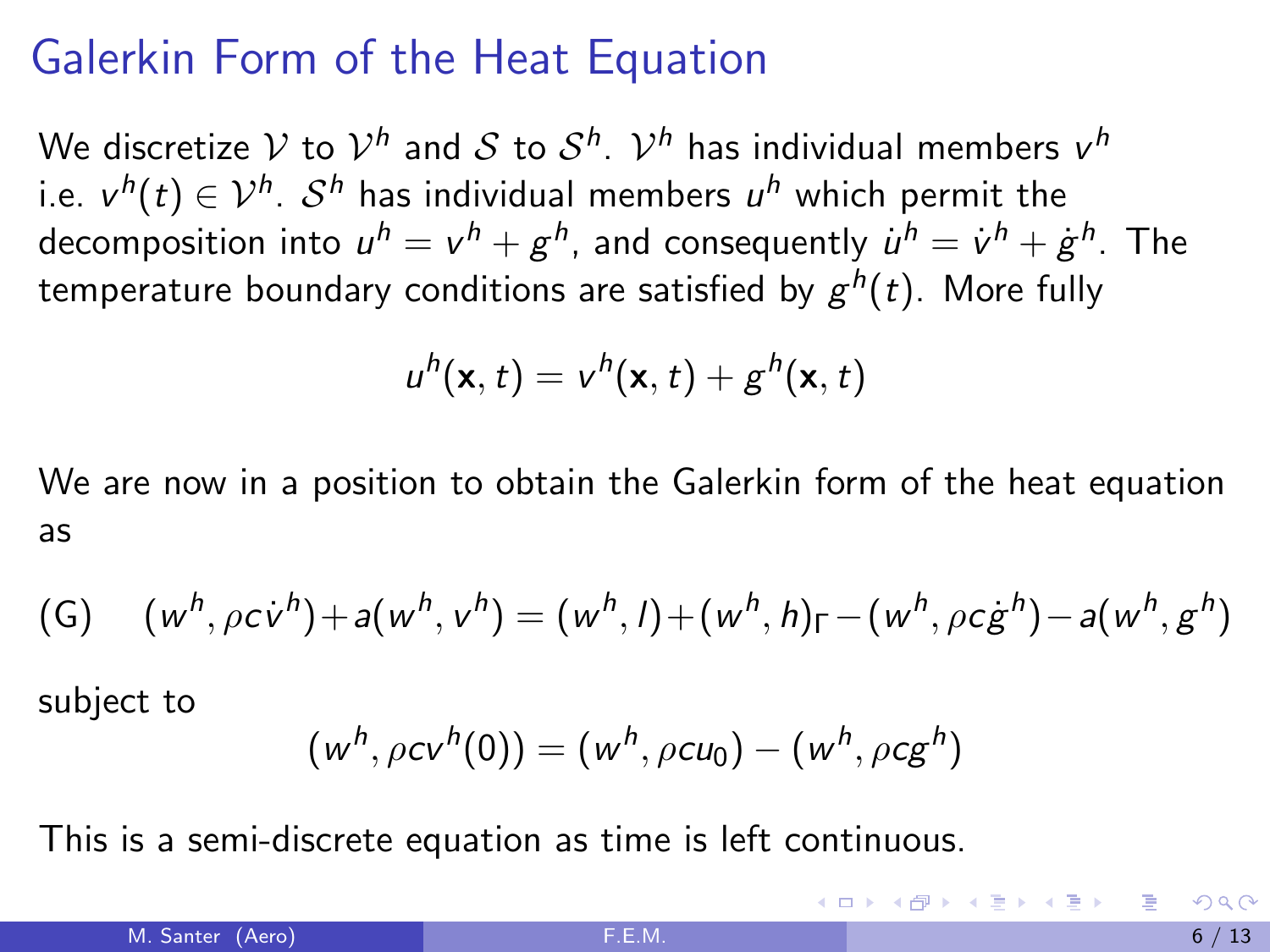### Shape Functions

We represent  $g^h$  and  $v^h$  in terms of shape functions as follows

$$
v^h(\mathbf{x},t) = \sum_{A \in \eta - \eta_g} N_A(\mathbf{x}) d_A(t)
$$

$$
g^h(\mathbf{x},t) = \sum_{A \in \eta_g} N_A(\mathbf{x}) g_A(t)
$$

Note that the shape functions are not time dependent. Time dependence is carried purely by the nodal values. We also have

$$
w^h = \sum_{A \in \eta - \eta_g} N_A(\mathbf{x}) c_A
$$

 $\mathcal{A} \cap \mathcal{B} \rightarrow \mathcal{A} \ni \mathcal{B} \rightarrow \mathcal{A} \ni \mathcal{B} \rightarrow \mathcal{B}$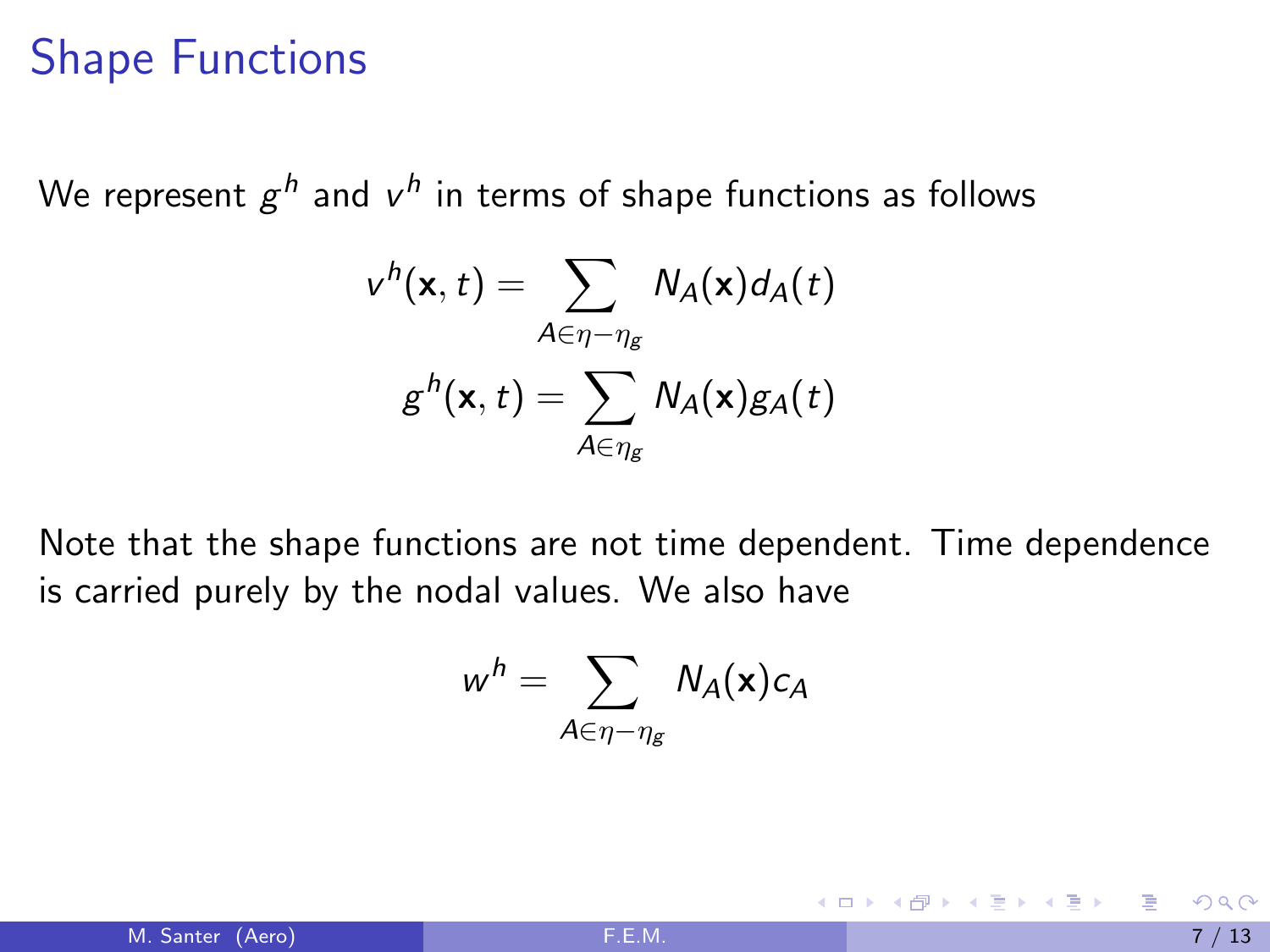### Towards the Matrix Form

These approximations are substituted into (G) to give

$$
\left(\sum_{A\in\eta-\eta_{g}}N_{A}c_{A}\;,\;\rho c\sum_{B\in\eta-\eta_{g}}N_{B}\dot{d}_{B}\right)+a\left(\sum_{A\in\eta-\eta_{g}}N_{A}c_{A}\;,\;\sum_{B\in\eta-\eta_{g}}N_{B}d_{B}\right)
$$
\n
$$
=\left(\sum_{A\in\eta-\eta_{g}}N_{A}c_{A}\;,\;I\right)+\left(\sum_{A\in\eta-\eta_{g}}N_{A}c_{A}\;,\;h\right)_{\Gamma}
$$
\n
$$
-\left(\sum_{A\in\eta-\eta_{g}}N_{A}c_{A}\;,\;\rho g\sum_{B\in\eta_{g}}N_{B}\dot{g}_{B}\right)-a\left(\sum_{A\in\eta-\eta_{g}}N_{A}c_{A}\;,\;\sum_{B\in\eta_{g}}N_{B}g_{B}\right)
$$

which may be expressed more concisely as

for  $A \in \eta - \eta_g$ 

$$
\left(N_A, \, \rho c \sum_{B \in \eta - \eta_g} N_B\right) d_B + a \left(N_A, \sum_{B \in \eta - \eta_g} N_B\right) d_B
$$

$$
= (N_A, \, \eta) + (N_A, \, \eta_h)_{\Gamma}
$$

$$
- \left(N_A, \, \rho c \sum_{B \in \eta_g} N_B\right) \dot{g}_B - a \left(N_A, \sum_{B \in \eta_g} N_B\right) g_B
$$

M. Santer (Aero) **[F.E.M.](#page-0-0)** 8 / 13

K 로 베 K 로 로 베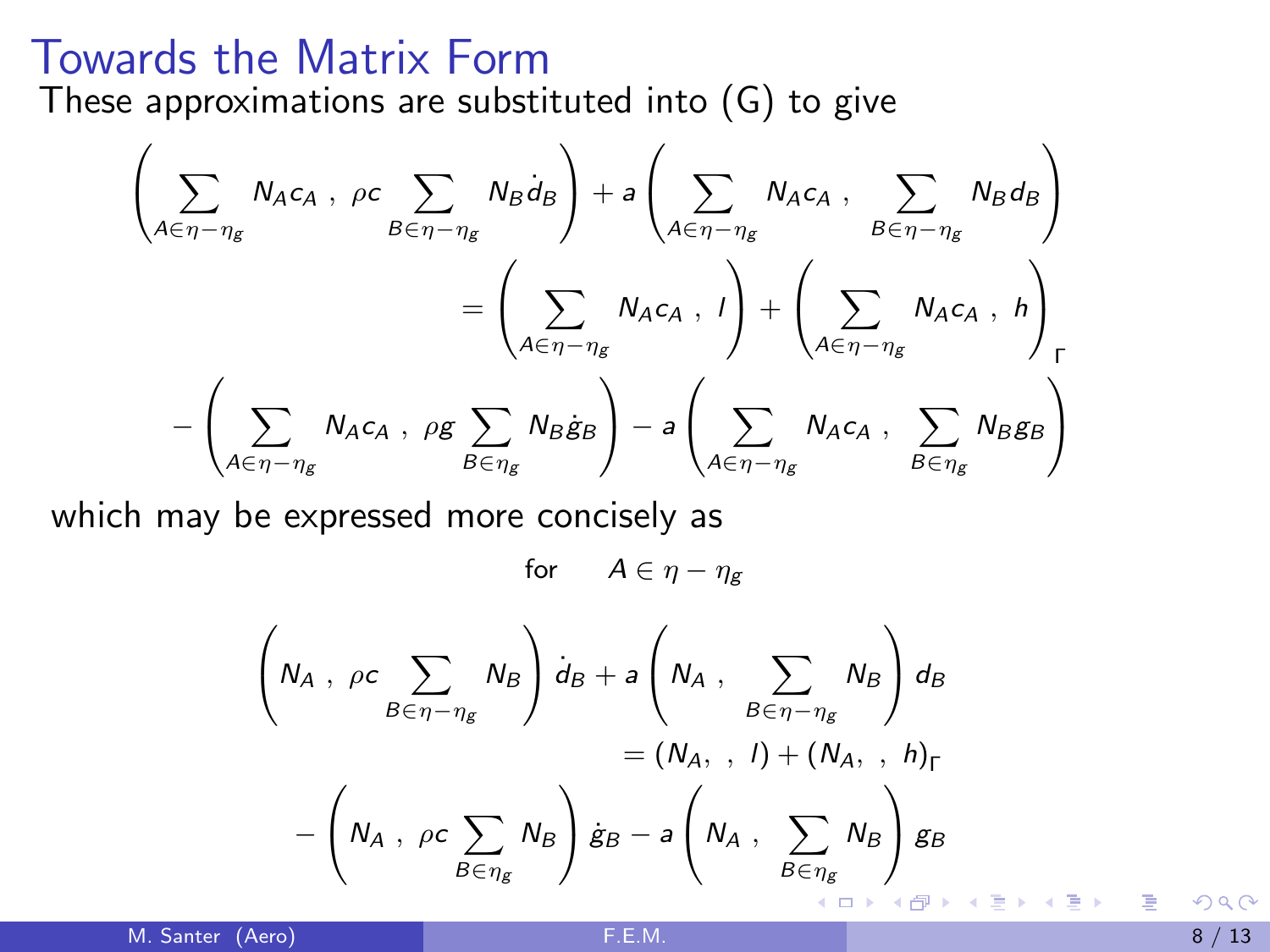### The Matrix Form

We can then simplify further to give

for  $A \in \eta - \eta_g$ 

$$
\sum_{B \in \eta - \eta_g} (N_A \, , \, \rho c N_B) d_b + \sum_{B \in \eta - \eta_g} (N_A \, , \, N_B) d_b
$$
\n
$$
= (N_A, \, I) + (N_A, \, , \, h)_\Gamma
$$
\n
$$
\sum_{B \in \eta_g} (N_A \, , \, \rho c N_B) \dot{g}_B - \sum_{B \in \eta_g} a(N_A, \, , N_B) g_B
$$

which is simply the matrix equation

$$
(M) \qquad \mathbf{M}\dot{\mathbf{d}} + \mathbf{K}\mathbf{d} = \mathbf{F}, \qquad \mathbf{d}(0) = \mathbf{d}_0
$$

K ロンス 御 > ス ヨ > ス ヨ > 一 ヨ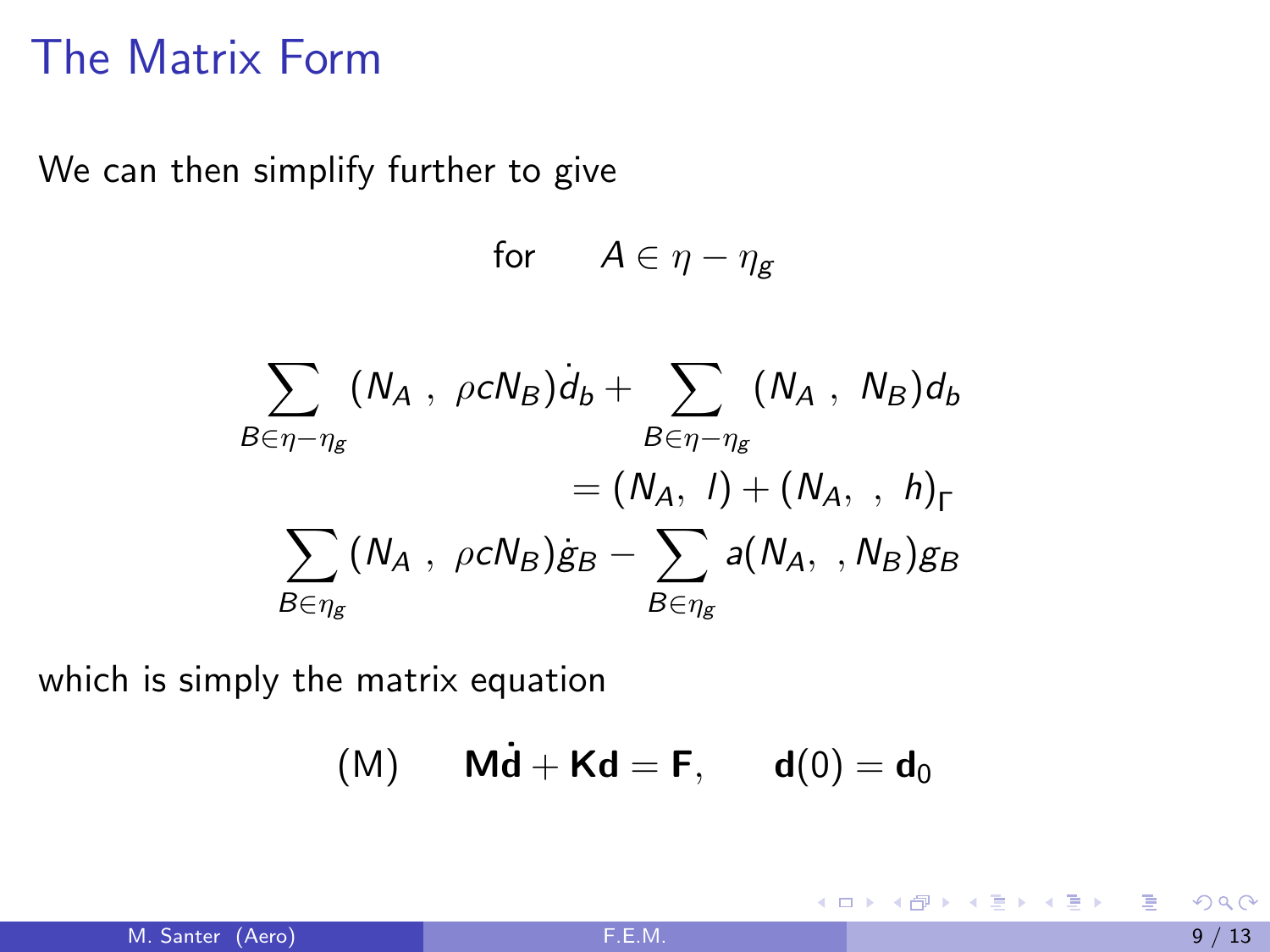### Assembly

The 'conductivity matrix' (in this case the matrix of heat capacities)  $M$  is formed by

$$
\mathbf{M} = \mathop{\mathbf{A}}\limits_{e=1}^{n_{el}} (\mathbf{m}_e), \qquad \mathbf{m}_e = [m_{ab}^e], \qquad m_{ab}^e = \int_{\Omega^e} N_a \rho c N_b d\Omega
$$

The 'stiffness' matrix, as before, is

$$
\mathbf{K} = \overset{n_{el}}{\mathbf{A}} (\mathbf{k}_e), \qquad \mathbf{k}_e = [k_{ab}^e], \qquad k_{ab}^e = \int_{\Omega^e} \mathbf{B}_a^\mathsf{T} \mathbf{D} \mathbf{B}_b d\Omega
$$

The force vector is

$$
\mathbf{F}(t) = \mathbf{F}_{nodal}(t) + \mathbf{A}_{e=1}^{n_{el}} (\mathbf{f}^{e}(t))
$$

where

$$
\mathbf{f}_e = \{f^e_a\}, \qquad f^e_a = \int_{\Omega^e} N_a \, d\Omega + \int_{\Gamma_h^h} N_a \, h \, d\Gamma - \sum_{b=1}^{n_{en}} (k^e_{ab} g^e_b + m^e_{ab} \dot{g}^e_b)
$$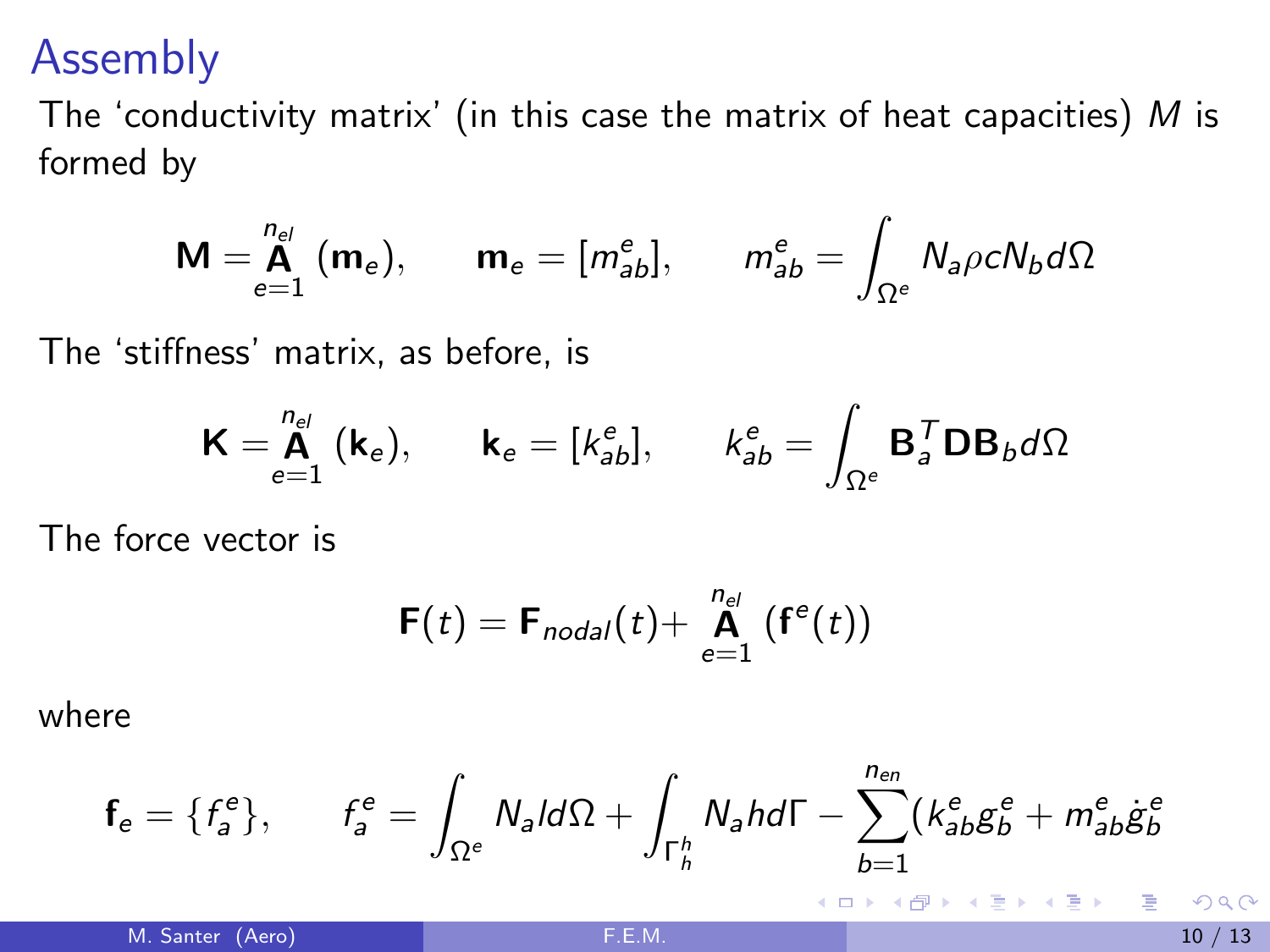# Lumped M Matrix

Note that the symmetry and bilinearity of its component functions means that M is symmetric and positive definite. Also, importantly, the definition is variationally consistent.

This means that its definition has been derived from first principles starting from the weak form of the initial equation. Such a definition leads to optimal error estimates in the finite element solution.

However, in some cases (such as in *explicit* solution algorithms) it can be beneficial to define the 'mass' matrix differently such that it is diagonal i.e. all its terms are 'lumped' onto the diagonal. This diagonalization can be achieved via the application of nodal quadrature (see tutorial problem set).

イロメ イ部メ イ君メ イ君メー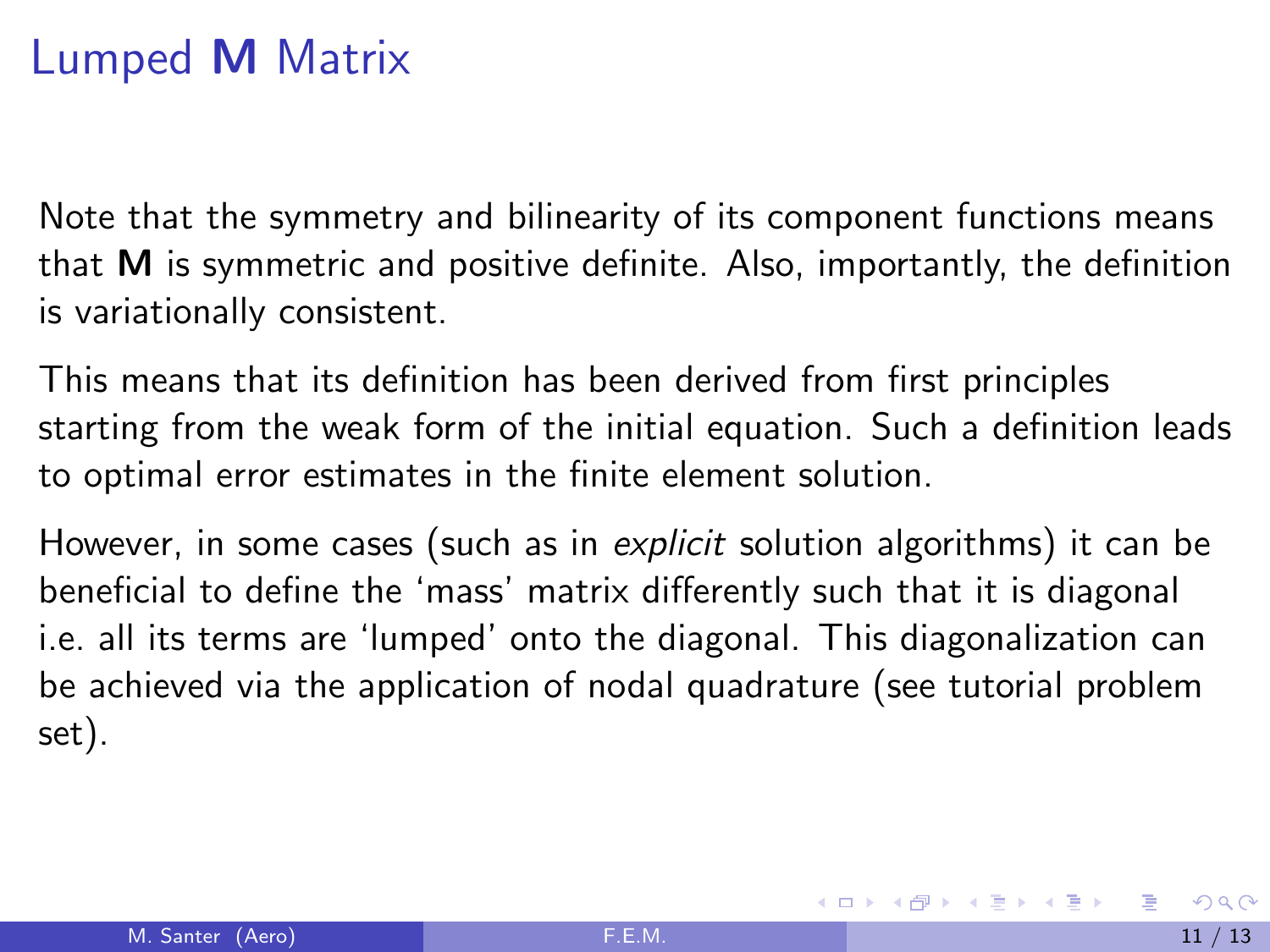## Algorithms for the Solution of Parabolic Problems

Recall the semi-discrete matrix form of a parabolic problem is

 $\mathbf{M}\dot{\mathbf{d}} + \mathbf{K}\mathbf{d} = \mathbf{F}$ 

in which

- M Capacity matrix
- K Conductivity matrix
- **F** Heat Supply vector
- d Temperature vector

and the heat supply vector is itself a function of time, i.e.

 $\mathbf{F} = \mathbf{F}(t)$ 

We want to solve the initial value problem: find  $d(t)$  which satisfies the above equation subject to  $\mathbf{d}(0) = \mathbf{d}_0$ .

### Visualizer

Demonstrate the Trapezoidal Family of Solution Schemes